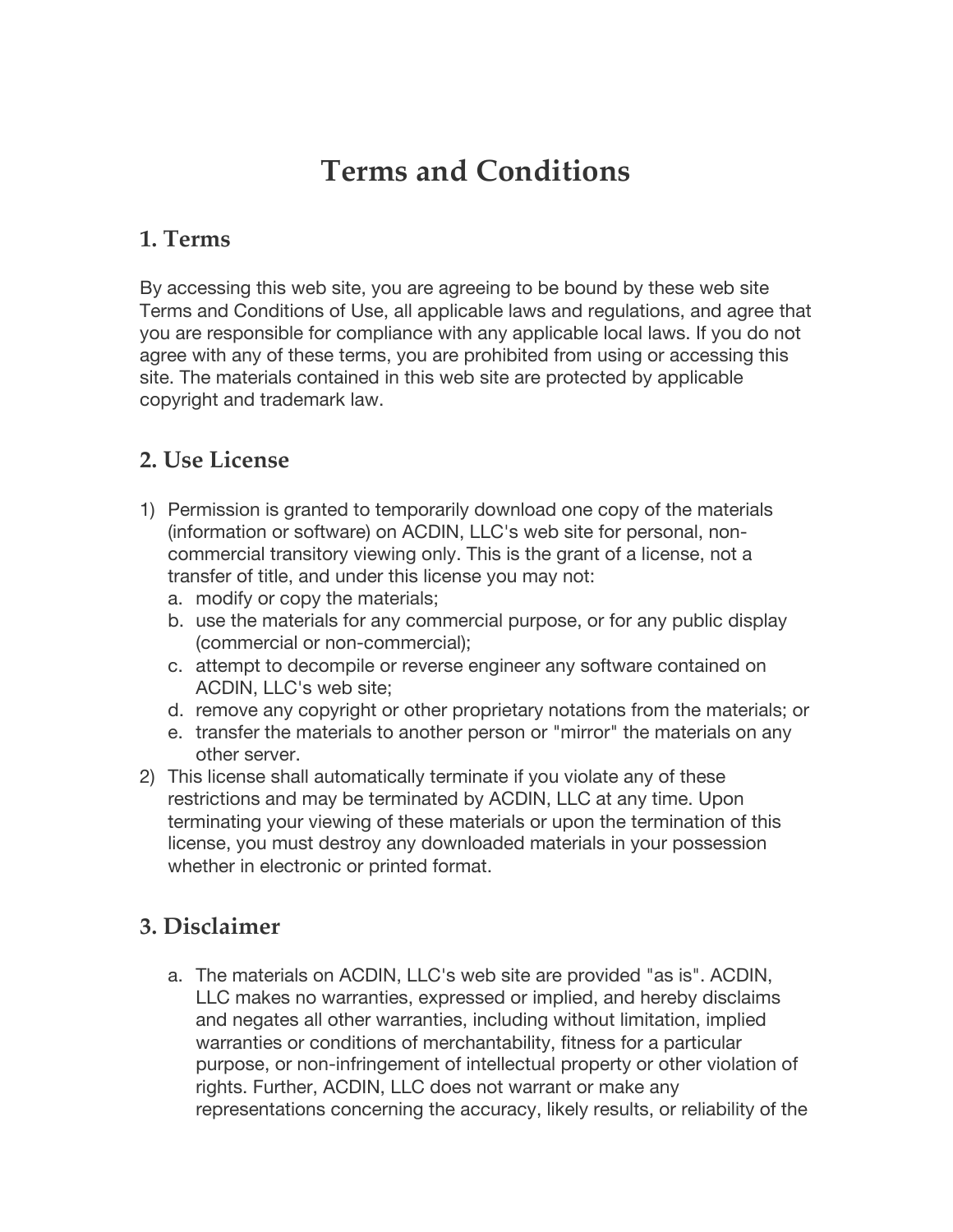use of the materials on its Internet web site or otherwise relating to such materials or on any sites linked to this site.

#### **4. Limitations**

In no event shall ACDIN, LLC or its suppliers be liable for any damages (including, without limitation, damages for loss of data or profit, or due to business interruption,) arising out of the use or inability to use the materials on ACDIN, LLC's Internet site, even if ACDIN, LLC or a ACDIN, LLC authorized representative has been notified orally or in writing of the possibility of such damage. Because some jurisdictions do not allow limitations on implied warranties, or limitations of liability for consequential or incidental damages, these limitations may not apply to you.

#### **5. Revisions and Errata**

The materials appearing on ACDIN, LLC's web site could include technical, typographical, or photographic errors. ACDIN, LLC does not warrant that any of the materials on its web site are accurate, complete, or current. ACDIN, LLC may make changes to the materials contained on its web site at any time without notice. ACDIN, LLC does not, however, make any commitment to update the materials.

#### **6. Links**

ACDIN, LLC has not reviewed all of the sites linked to its Internet web site and is not responsible for the contents of any such linked site. The inclusion of any link does not imply endorsement by ACDIN, LLC of the site. Use of any such linked web site is at the user's own risk.

### **7. Site Terms of Use Modifications**

ACDIN, LLC may revise these terms of use for its web site at any time without notice. By using this web site you are agreeing to be bound by the then current version of these Terms and Conditions of Use.

### **8. Governing Law**

Any claim relating to ACDIN, LLC's web site shall be governed by the laws of the State of California without regard to its conflict of law provisions.